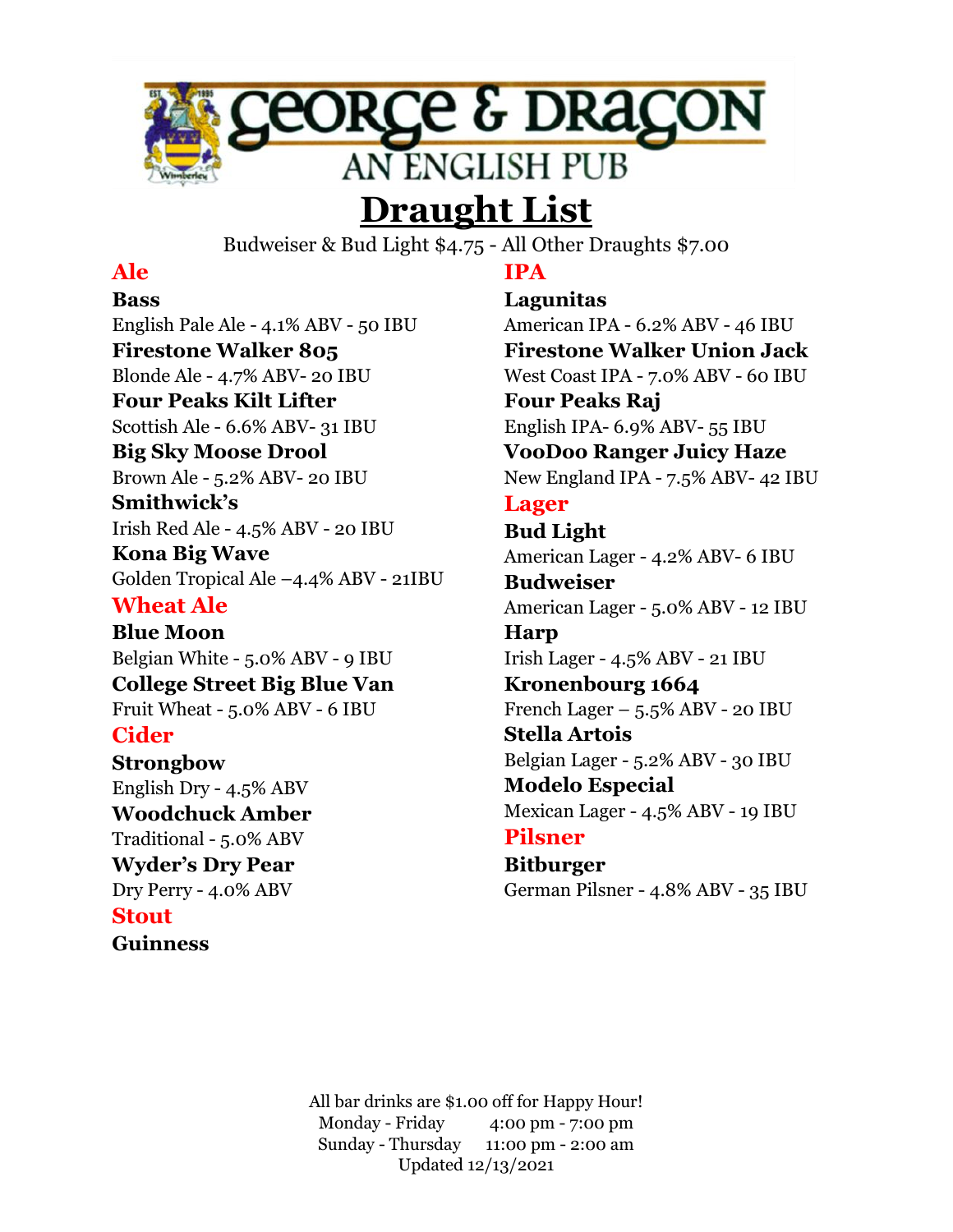

## **Half & Half List**

Half & Half \$7.00 - Velvet Hammer \$8.75

**Black & Tan Irish Black & Tan Blacksmith Black Velvet Bruised Pear Belgian Brunette Black & Blue Dirty Kilt Diesel**

**Black & Trash Snakebite Velvet Hammer**

Guinness & Bass Guinness & Harp Guinness & Smithwick's Guinness & Strongbow Guinness & Wyder's Pear Guinness & Stella Guinness & Blue Moon Guinness & Kilt Lifter Guinness, Strongbow, & Kronenbourg Guinness & Budweiser Kronenbourg & Strongbow Guinness & Vanilla Vodka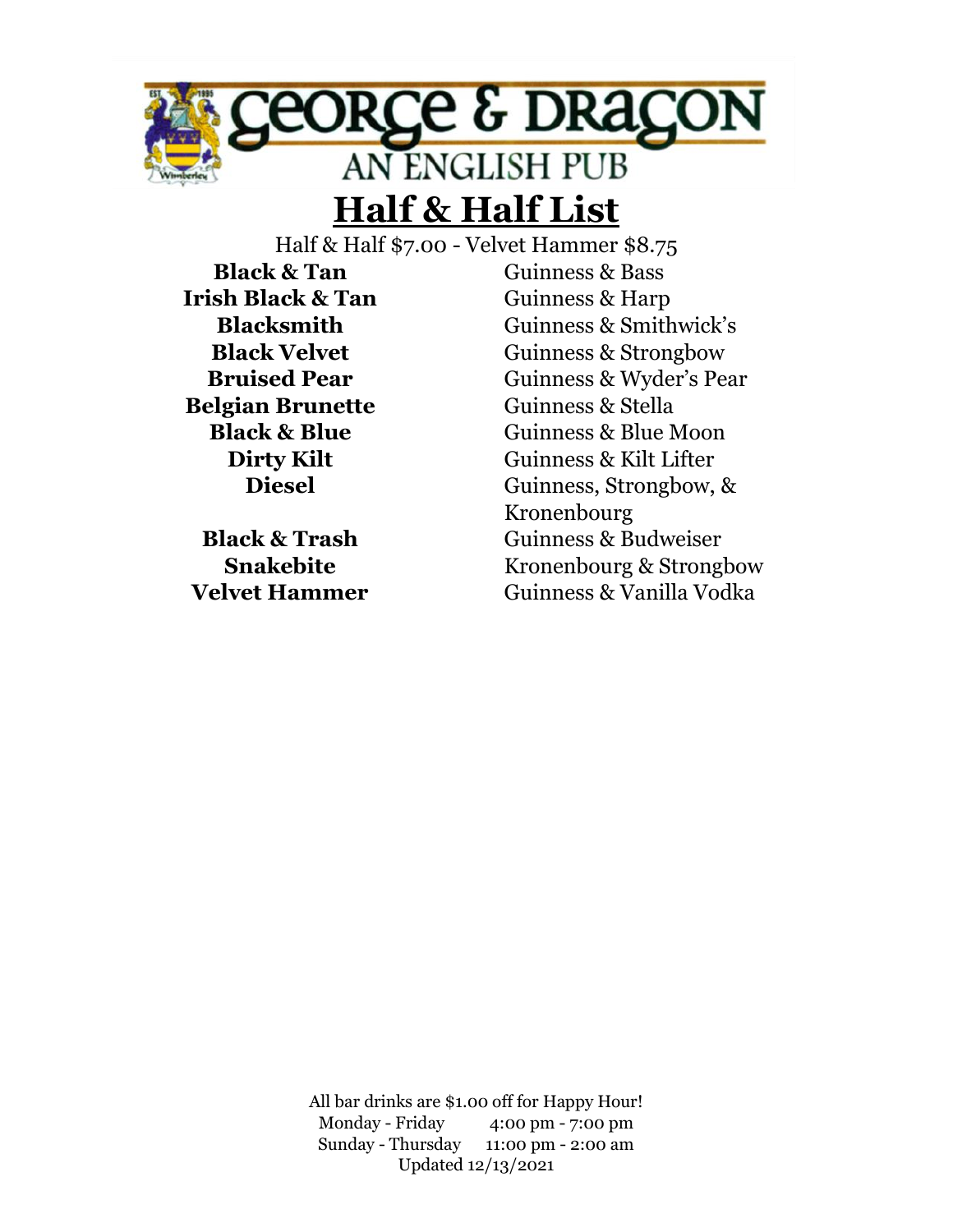

## **Domestics**

Ace Pear Cider Ace Pineapple Cider Angry Orchard Bell's Kalamazoo Stout Bud Light Budweiser Cock & Bull (NA) Coors Banquet Coors Light Cucumber Crush Elysian Pumpkin Left Hand Milk Stout Michelob Ultra Michelob Ultra Amber Michelob Ultra Seltzer\* Miller Genuine Draft Miller Light O'Doul's (NA) Huss Orange Blossom Pabst Blue Ribbon (16oz) Raspberry Crush Rolling Rock SanTan Moon Juice (24oz) White Claw\*

## **Imports**

Amstel Light Blackthorn Cider Chimay Cinq Cents (25.4oz) Chimay Grand Reserve (25.4oz) Chimay Premium (25.4oz) Corona Corona Premier Boddingtons Dos Equis Kaliber (NA) Labatt's Blue Linderman's Framboise Linderman's Peach Molson Canadian Peroni Samuel Smith Nut Brown Ale Samuel Smith Oatmeal Stout Samuel Smith Pale Ale Skull Splitter Stella Artois Liberte (NA) Victoria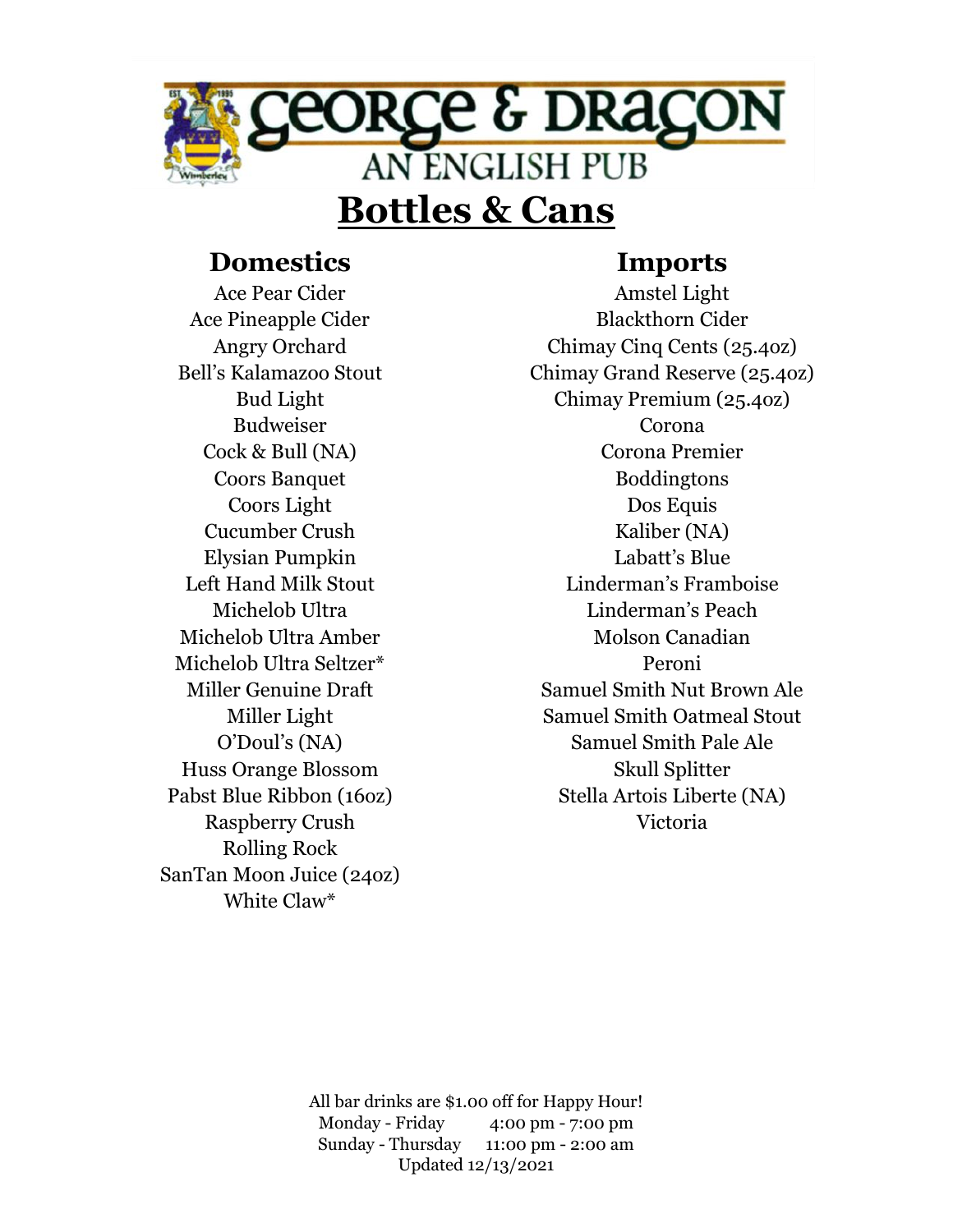

Ardbeg 10 year Balvenie 12 year Chivas Regal 12 year Cutty Sark Dalwhinnie 15 year Dewar's White Label Glendronach 12 year Glenfiddich 12 year Glenkinchie 12 year

Blackbush Bushmill's Jameson John Powers Limavady Proper 12 Tullamore Dew

- Glenlivet 12 year Glenlivet 18 year Glenmorangie 10 year Glenmorangie 18 year  $J & R$ Johnnie Walker Black Johnnie Walker Blue Johnnie Walker Red Lagavulin 16 Year
- Laphroaig 10 year Longmorn 16 year MaCallan 12 year MaCallan 18 year Oban 14 year Scapa Skiren Singleton 15 year Speyburn 10 year Talisker 10 year

# **Irish Whiskey Whiskey, Bourbon & Rye**

- American Honey Angel's Envy Bakers Basil Hayden Bulleit Bourbon Bulleit Rye Crown Royal Crown Royal Apple Crown Royal Peach Fireball Four Roses Gentleman Jack Daniels Jack Daniels
- Jack Daniels Apple Knob Creek Maker's Mark Peach Street Smoked Rye Seagram's VO Skrewball Peanut Butter Southern Comfort 80 Suntory Toki Wild Turkey Wild Turkey 101 Rye Woodford Reserve Yellowstone Select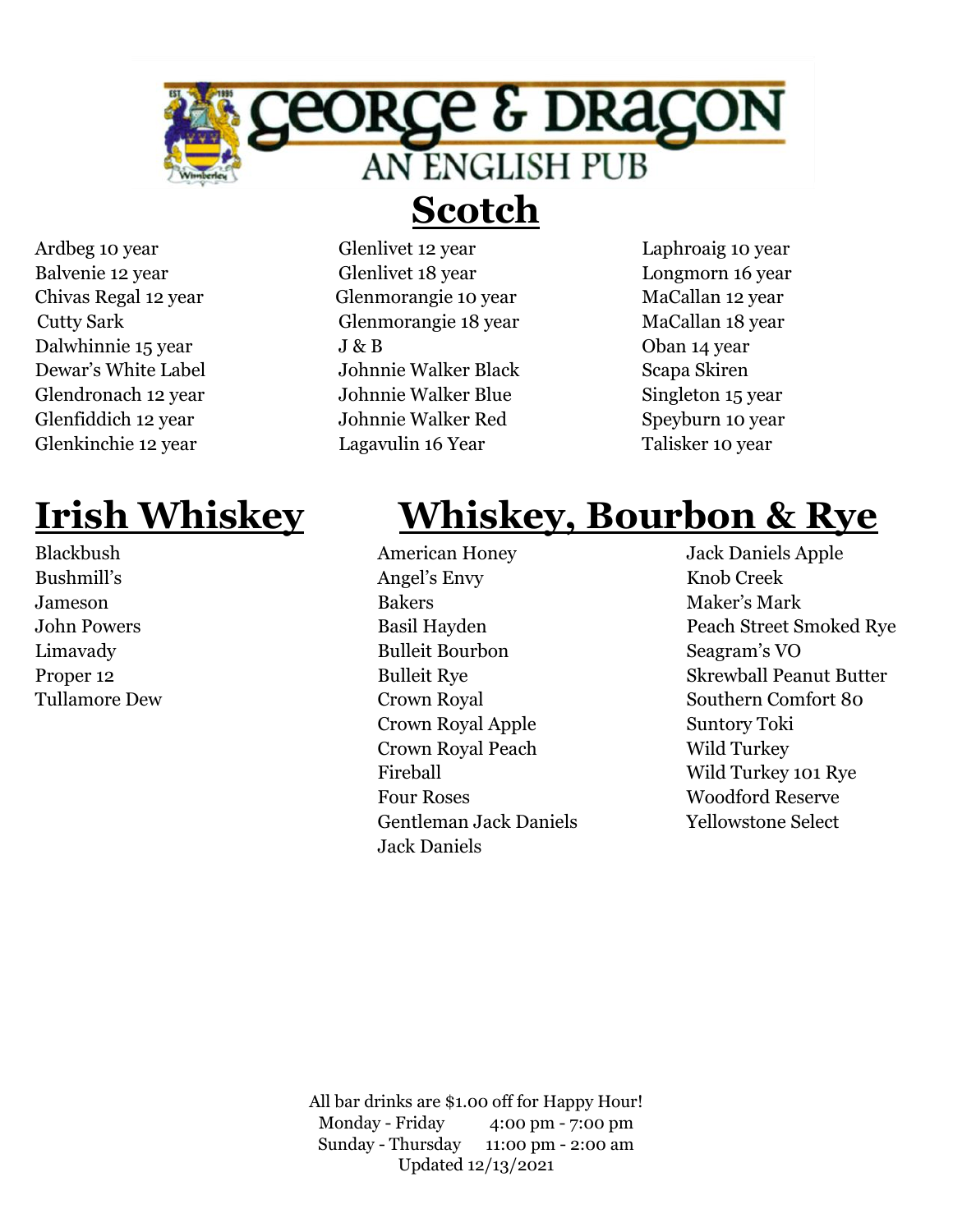

Aviation Beefeater Boodles Bombay Bombay Sapphire Empress 1908 Gunpowder Hendrick's Sipsmith Tanqueray

# **Gin Brandy Rum**

Busnel Calvados Courvoisier V.S. Courvoisier V.S.O.P Hennesy Martell V.S.O.P. Remy Martin V.S.O.P. Saint Vivant

 Bacardi Bacardi Lemon Captain Morgan Cruzan Blackstrap Malibu Myers Dark Rum Rum Chata Sailor Jerry Pusser's

# **Tequila & Mezcal Cooka**

1800 Reposado Casamigos Reposado Don Julio Del Maguey Vida (Mezcal) Hornitos Silver Hornitos Repo Hornitos Añejo Hornitos Cristalino Hornitos Black Barrel Koch El (Mezcal) Patron Silver Sauza Añejo Teremana Volcan Blanco Jose Cuervo Reserva De La Familia

- Absolut Manderin Chopin Effen Cucumber Ketel One Ketel One Citron Grey Goose Tito's Deep Eddy Tea Deep Eddy Lime Deep Eddy Peach Deep Eddy Cranberry Deep Eddy Lemon Deep Eddy Grapefruit Deep Eddy Orange
- Pinnacle Chocolate Pinnacle Whipped Stoli Stoli Orange Stoli Raspberry Stoli Vanilla Stoli Peach Three Olives Three Olives Mango Three Olives Cherry Three Olives Grape Three Olives Mixed Berry